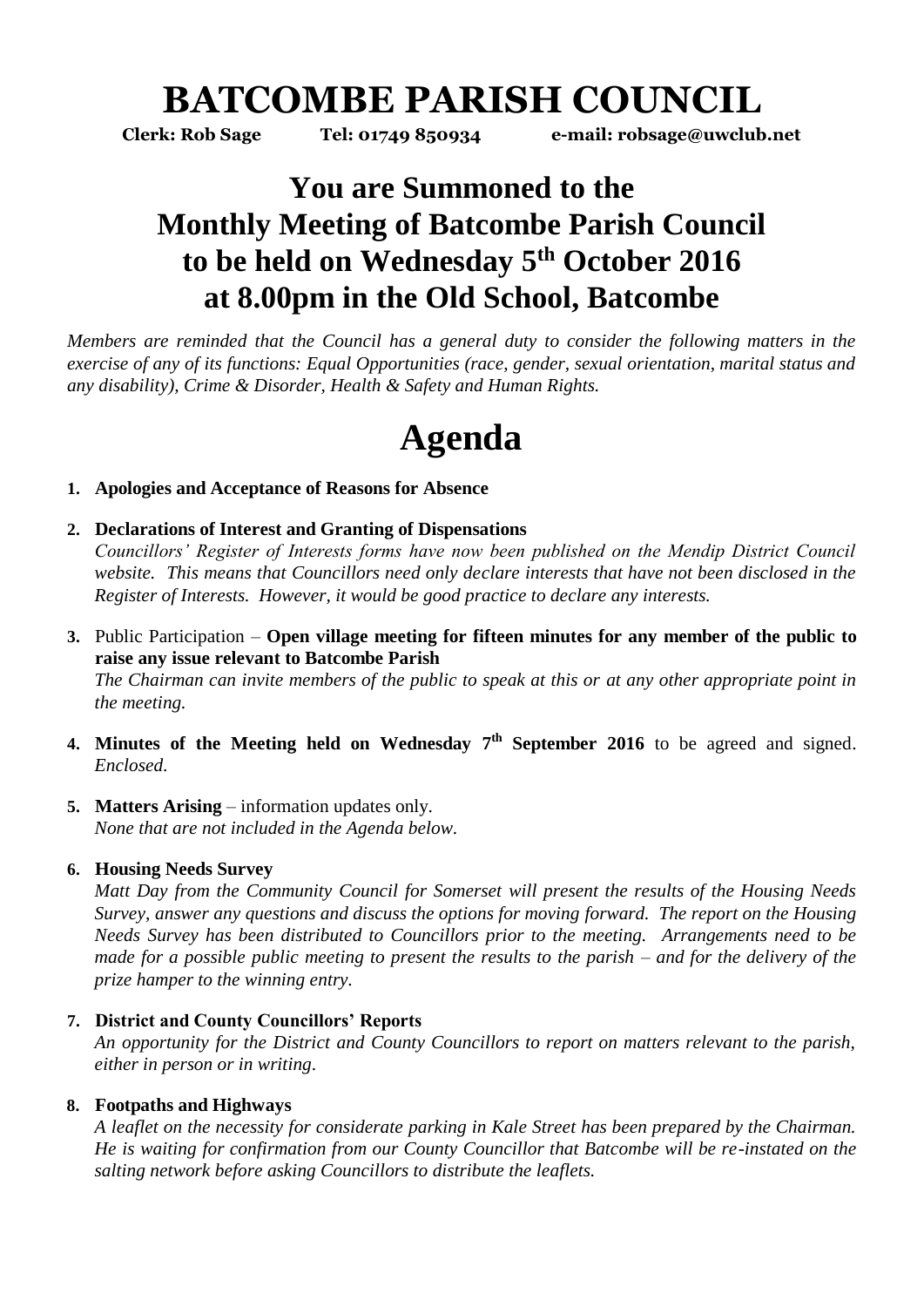*Proposed Public Path Diversion Order – Restricted Byway SM 2/1 past Lodge Farm. The County Council's Rights of Way team have now sent a revised plan for the proposed diversion away from the residential dwellings at Lodge Farm. The new route is slightly further from Lodge Farm than the proposed diversion considered by the Parish Council in December 2014. At that time the Parish Council had no objections to the proposed diversion and no Councillor indicated a wish to discuss the amended route before the deadline of October 3rd .* 

#### **9. Pilot Market Day Bus to Frome**

*The Chairman to update on developments for the pilot market day bus which began service on Wednesday September 21st .*

#### **10. NHS Health Check**

*Somerset County Council and an organisation called ToHealth have invited us to host a free NHS Health Check event in the parish. The free health check is available to parishioners who are aged 40-74 and who have not had a health check in the last five years. They suggest combining the health check with a community event such as a coffee morning. We need to respond by October 31st .*

#### **11. Dog Poo Bins**

*A resident has asked that the Parish Council reconsider its decision not to install dog poo bins in the parish in the hope that this would reduce the amount of dog faeces left around the parish.* 

#### **12. Playground**

**Maintenance Report –** *Thanks to Ian Sage for repairing the fence that was damaged when the heifers broke into the Playing Field and for replacing the missing supporting strut for the gap at the corner of the fence. Also thanks to Ian for liaising with a local plumber to repair the drinking fountain and to Justin Witcombe for connecting a drain to the drinking fountain that empties to the rear of the bus shelter. Unfortunately the tap in the bus shelter has been left on again. As a temporary measure I have placed padlocked cap on the tap.*

*Play Safety Ltd who undertake the annual RoSPA inspection of the Playing Field will undertake an additional inspection of the play equipment at a cost of £225. For this price we can be present at the inspection and ask the inspector for advice on the equipment. We are asked to state what advice we would like when confirming the inspection by e-mail. However, the inspector can only inspect what he can see and does not offer a below ground inspection, which is what Ian asked the inspection to include at the last meeting. Anthony Greenhalgh from Mainstay Projects has made some proposals for repairs to the zip wire and multi-play which can be considered at the meeting.*

*Rob Jones has provided a copy of the risk assessment for the use of the bale tossing equipment at the Annual Fete. This was necessary to satisfy the PCC's insurers now that the PCC own the equipment.*

*The Playing Field waste bin was left overflowing for several days after the Fete until emptied by Justin. I have spoken to the District Council and have asked for the bin to be emptied shortly after the Fete in future years. The District Council were slightly reluctant as the Fete organisers are responsible for removing their own litter.*

#### **13. Planning Applications:**

Planning Application No: 2016/1811/FUL – Retrospective: Erection of replacement dwelling (amended from that approved under permission 2011/0075) to include retention of plantroom outbuilding and alterations to main roof to include the installation of roof lights. Carrot Hill Farmhouse, Batcombe. Full Application.

*The original planning permission (2011/0075) has a condition that does not allow any additional outbuildings to be built without prior planning permission. (The justification for the large size of the house was combining the footprint of the previous modest house with that of the various outbuildings). The statement in support of this application states that a ground source heat pump*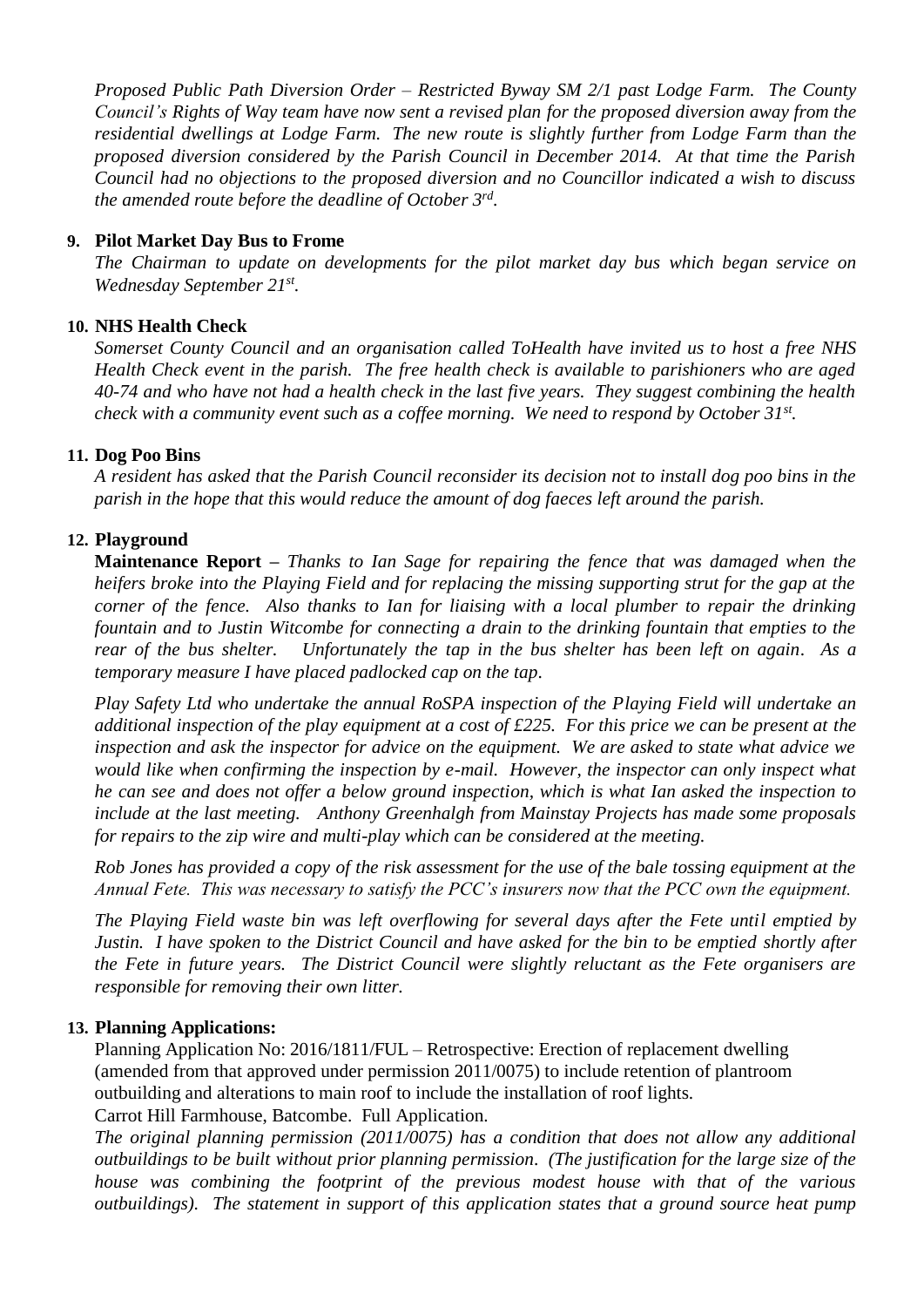*and water tanks are required to achieve Code Level 4 for Sustainable Homes (which is the level the house now needs to meet). It was originally planned to house these in the attic space of the house but noise issues led to the decision to site the equipment in a new timber clad building. This is a small building (height 2.7m at the roof apex) that is situated under the road hedge and so not visible. This building has already been constructed and is being used, so this is a retrospective application.*

#### **Planning Application Updates.**

*Listed Building Consent has been granted for the rebuilding of the boundary garden wall at Laburnum Cottage as per existing.* 

#### **14. Precept Capping Consultation**

*The Government is running a consultation on the 2017/18 Local Government Finance Settlement with a closing date of October 28th. The Government is proposing that for 2017/18 the precept capping principle is extended to the largest town and parish councils – those with a Band D precept higher than that of the smallest district council's precept for 2016/17 (£75.46) or more than £500,000 in total. This is only likely to apply to the 120 largest parish councils (out of 8,800 in the country).* 

*However, depending on the response to the consultation the Government is prepared to extend the precept capping principle to all parish councils. The proposed level of the cap for the large parish councils is 2% or £5 (on a Band D precept) whichever is the larger. For 2016/17 the Parish Council increased its precept by 6.3% which resulted in a £3.43 increase in the Band D precept. Thus the increase would have been under the cap. However, the consultation is also asking at what level the cap should be set, so a lower figure could be set for smaller parish councils.* 

*Setting a precept above the cap triggers a referendum, which the parish council has to pay for and the cost is likely to be similar to that of a contested parish council election. Thus if the cap was set at the proposed level and the Parish Council (for example) decided to increase its precept by £1,000 to pay for repairs to the play equipment the Band D precept would increase by around £7 triggering a referendum. The cost of the referendum would at least double the increase and if the Parish Council lost the referendum a significant portion of its reserves would also be lost. The consultation asks for views on the practical implications of imposition of referendum principles to smaller parish councils.* 

*A copy of the relevant pages of the consultation is enclosed. For Councillors receiving this Agenda electronically a copy of the full consultation paper is attached. The relevant section is 3.3 on pages 13 and 14. SALC feel it is imperative that as many parish councils as possible respond to the consultation. NALC will be issuing a guidance note but this has not yet been received.* 

#### **15. Accounts Software**

*A copy of an evaluation of the Scribe 2000 Accounts Software by the Clerk is attached. The Clerk concludes that any time savings from using the software are likely to be minimal and therefore the cost of the licence for the software (£195 a year) does not represent good value for money.* 

#### **16. Clerk's Contract of Employment**

*The Clerk's Contract of Employment states that the Clerk is to be paid "by cheque at quarterly intervals at the next Council meeting after the last working day of the [sic] June, September, December and March." This creates the possibility of two quarterly payments in the same tax quarter with consequent problems with HMRC's online PAYE system. I recommend the relevant section of the Clerk's contract is amended to state that the Clerk is to be paid "by cheque at quarterly intervals at the next Council meeting after the last working day of June, September, December and March or on the 6th day of the following month, whichever is the later".*